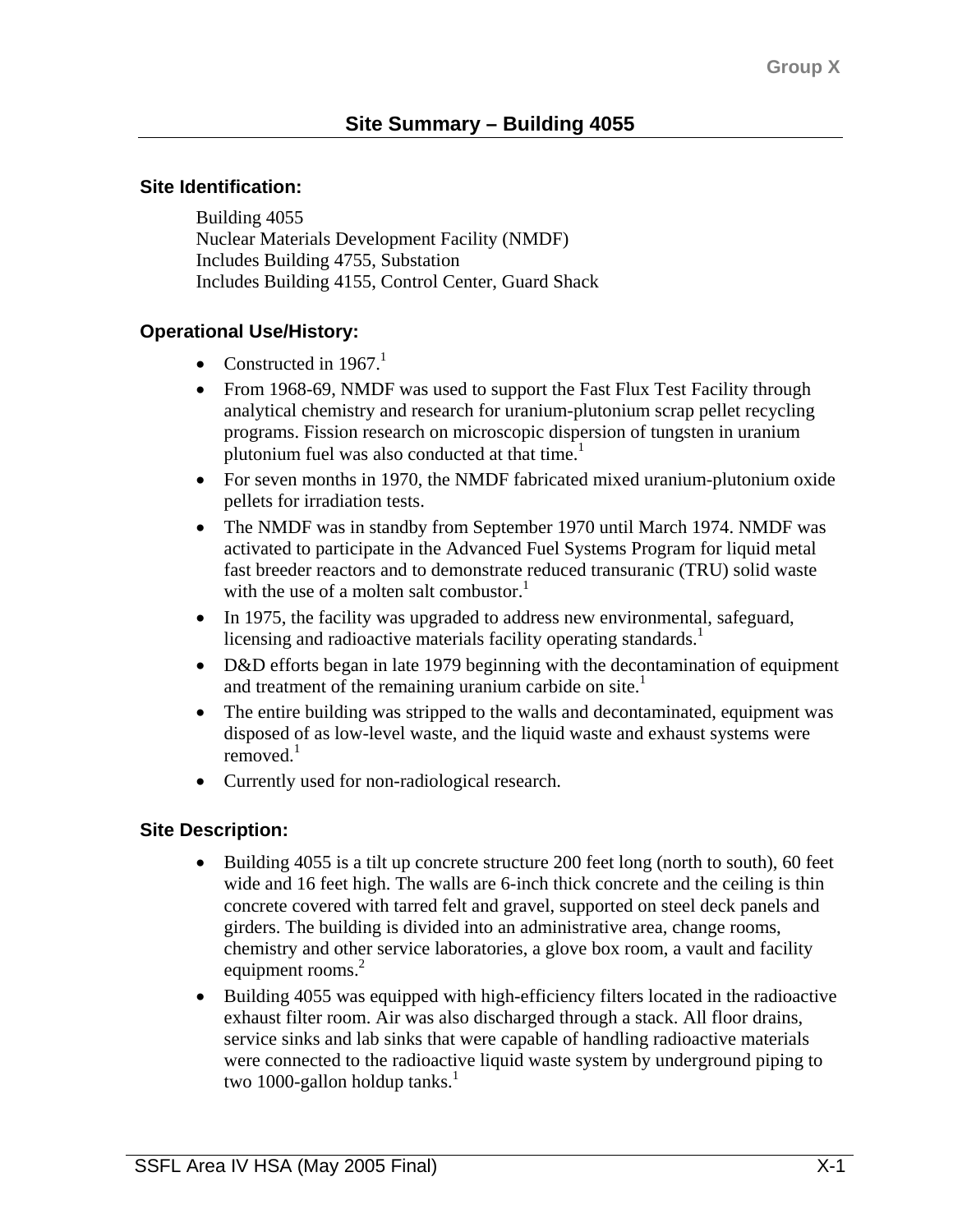- Serviced by Substation 4755, which is housed internally in the Southwest corner of Building  $4055<sup>3</sup>$
- Serviced by Guard Shack 4155.

## **Relevant Site Information:**

- The primary special nuclear materials handled in the NMDF were plutonium and uranium. Accordingly the contaminants of concern are U, Pu, and their decay and daughter products, primarily  $Am-241$ <sup>1</sup>
- A number of incidents may have resulted in releases to the environment:
	- o On June 26, 1973, there was a glove box controller failure of the pressurized box, releasing contamination to the area (A0222).
	- o On December 21, 1977, a contaminated roll of green tape was discovered in the glove box room. A low level of alpha activity was discovered on the bench underneath the tape and was contained. No other contamination was found (A0224).
	- o On May 10, 1978, a lost seal during the replacement of a rubber glove with a plastic bag caused loss of vacuum in a glove box. Contamination was subsequently discovered on the outside window area (A0335).
	- o On June 15, 1978, an employee compacted radioactive waste in a compactor reserved for non-radioactive "suspect" waste. Although compacting radioactive waste may have generated high airborne activity, the compactor had a filter that minimized the release of such contamination to the building (A0071).
	- o On June 30, 1978, it was discovered that a stack monitor vacuum line had not been monitored for 23 days. Air samples indicated that activity levels were twice the normal level (A0225).
	- o On July 21, 1978, it was discovered that a stack monitor in the plutonium facility was out of service for 84 hours due to an electrical failure. Airflow through a filter was maintained and no uncontrolled release of material occurred (A0226).
	- o On July 24, 1978, floor contamination was found in the waste handling area. This contamination was assumed to have been caused by leakage from a stored waste container although none of the containers had external contamination (A0073).
	- o On June 26, 1979, airborne activity was released during maintenance of glove box. After decontamination, no detectable contamination remained (A0582).
	- o On May 10, 1980, the air sample vacuum pump stopped working. There was no indication of a release of contaminants (A0081).
	- o May 31, 1981, the air sample vacuum pump failed, resulting in the failure of the facility air monitoring system. Samples indicated no release of contamination (A0085).
- Removed from the Nuclear Regulatory Commission (NRC) Special Nuclear Material (SNM) 21 License and released for unrestricted use October 1987.<sup>4</sup>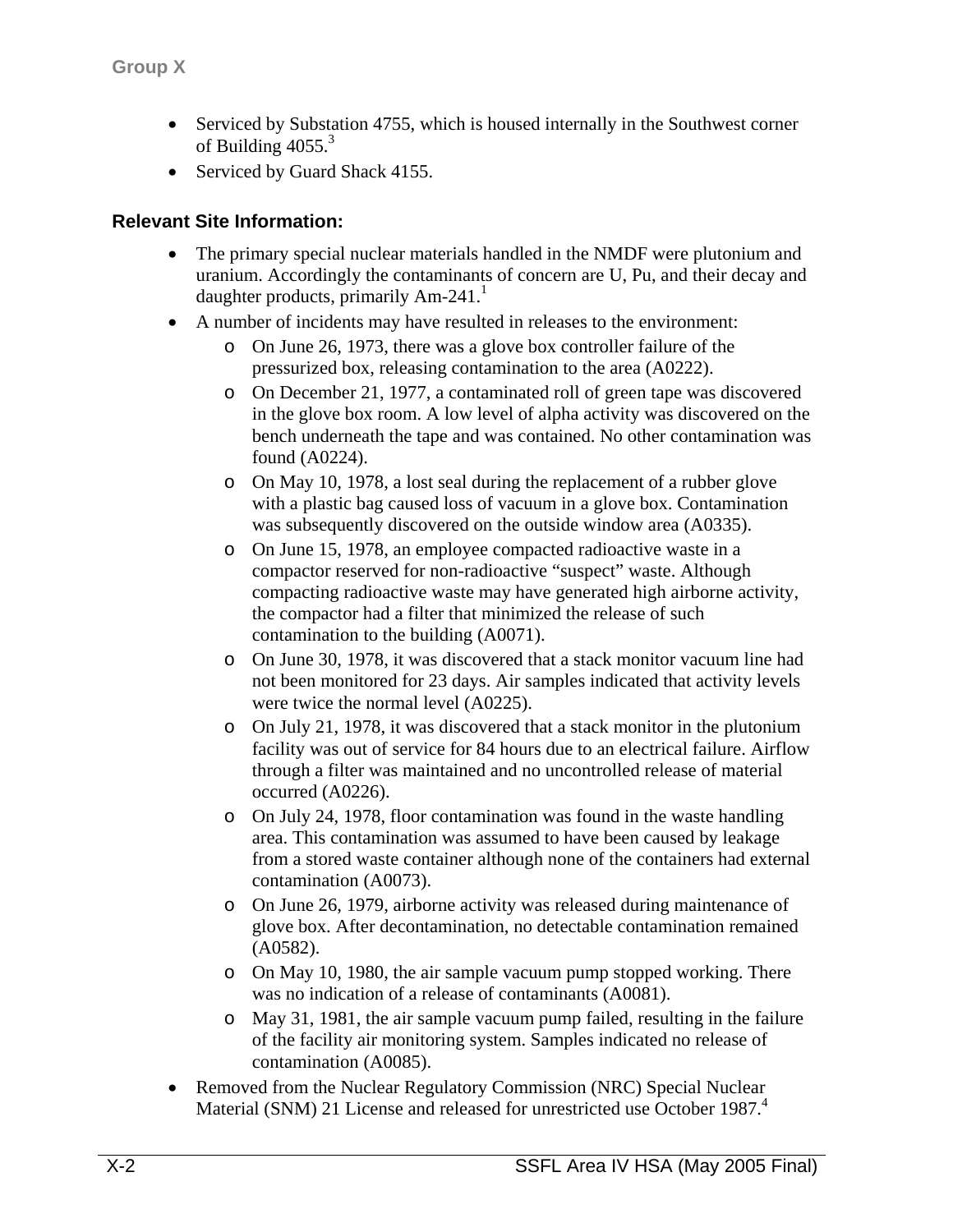# **Radiological Surveys:**

- Rockwell International performed a survey of the NMDF drain lines to determine if any plutonium was left in the soil after removal.<sup>5</sup>
	- o The survey concluded that soil from the drain line excavation was below the acceptable levels.
	- o Some soil samples showed detectable contamination, maximum measurements were: 0.613 pCi/g of Pu-239 and Pu-240 and 0.0421 pCi/g of Pu-238 (acceptance limit is 25 pCi/g).
	- o NRC took confirmatory soil samples supporting the Rockwell samples.
- Rockwell International performed a final radiation survey to determine the effectiveness of the decontamination effort and to demonstrate that the facility met release criteria for unrestricted use. The survey covered Building 4055 and the surrounding area through surface samples. $<sup>2</sup>$ </sup>
	- o The survey concluded that no residual contamination remains and that the facility meets the release criteria for unrestricted use.
- Oak Ridge Associated Universities (ORAU) performed a radiological survey in 1987 to confirm the Rocketdyne final radiological survey. The survey covered Building 4055 and the surrounding area through a document review and measurements of direct radiation levels, contamination levels and soil contamination.<sup>6</sup>
	- o The survey concluded that the facility satisfies the NRC requirements for release for unrestricted use.
	- o The document review found that the final survey was consistent with industry-accepted practices and that the data supported the conclusions.
	- o Surface scans revealed no areas of elevated beta-gamma or gamma contamination and one small area of elevated alpha contamination inside the building.
	- o Surface contamination measurements for alpha contamination were between the minimum detectable activity ( $\overline{3}$  dpm/100cm<sup>2</sup>) and 120  $\text{dpm}/100 \text{cm}^2$  (NRC limit is 300  $\text{dpm}/100 \text{cm}^2$ ). All smears for removable alpha contamination taken after cleanup were below the limit for unrestricted use (NRC limit is  $20 \text{ dpm}/100 \text{cm}^2$ ). Beta contamination measurements were between the MDA  $(480 \text{ dpm}/100 \text{cm}^2)$  and 3,900 dpm/100cm<sup>2</sup> (NRC limit is 5,000 dpm/100cm<sup>2</sup>). Removable beta contamination smears taken after cleanup was between the MDA (6 dpm/100cm<sup>2</sup>) and 23 dpm/100cm<sup>2</sup> (NRC limit is 1,000 dpm/100cm<sup>2</sup>).
	- $\circ$  Exposure rates ranged from 12 to 14  $\mu$ R/hr compared to background levels of 10 to 13  $\mu$ R/hr (Site criteria is 10  $\mu$ R/hr above background).
	- o Soil samples showed contaminant concentrations of: U-235, <0.36 to <0.41 pCi/g (limit is 35 pCi/g); U-238, 1.7 to 5.1 pCi/g (limit is 35 pCi/g); Am-241, <0.11 to <0.13 pCi/g; Pu-238, <0.01to 0.01 pCi/g (limit is 25pCi/g); Pu-239/240, <0.01 to 0.06 pCi/g (limit is 25 pCi/g).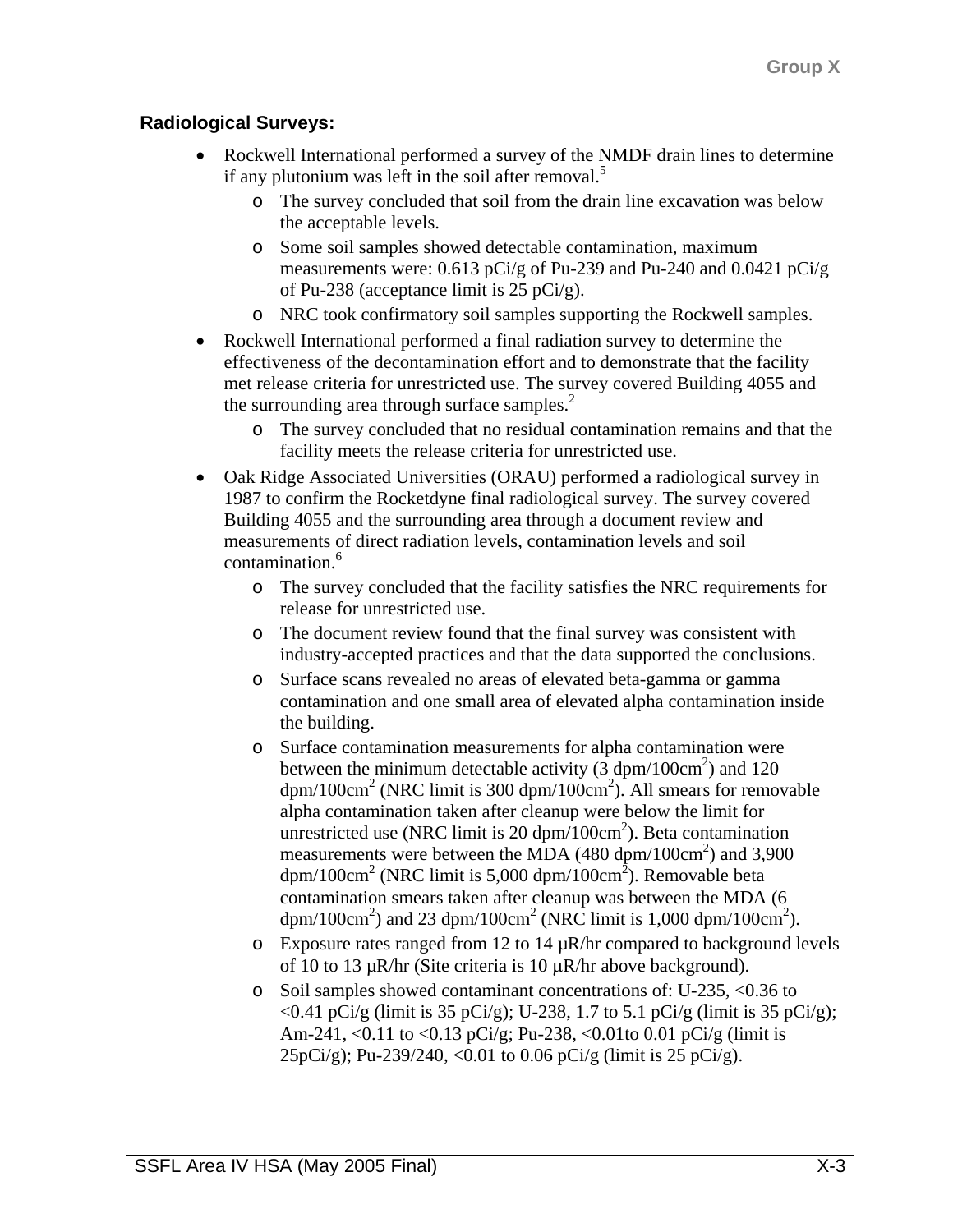- EPA conducted an oversight verification survey in 2001 for alpha, beta, betagamma radiation (total and removable) and gamma radiation.<sup>7</sup> Surveys were performed to a quality level equal to a final status survey as defined by the Multi-Agency Radiation Survey and Site Investigation Manual (MARSSIM). The contaminants of concern (COCs) for 4055 were transuranic compounds on the floors, walls, and ceilings. EPA also collected concrete core samples, which were analyzed for photon-emitting isotopes.
	- o Acceptable limits for the survey were consistent with NRC Regulatory Guide 1.86 and the proposed site-wide release criteria in the 1996 Area IV survey. $8$
	- o None of the field measurements indicated the presence of radionuclides above acceptable limits.
	- o EPA field measurements confirmed the conclusions reached by both Rocketdyne and ORAU.

#### **Status:**

- NRC released Building 4055 for unrestricted use in March 1987.<sup>4</sup>
- Building 4055 is now used for non-radiological research.

#### **References:**

- 1- Rockwell International Report, AI-DOE-13559, "Nuclear Materials Development Facility Decommissioning Final Report," March 31, 1987.
- 2- Rockwell International Report, N704SRR990027, "Final Radiation Survey of the NMDF," December 19, 1986.
- 3- Personnel Interview, Dan Trippeda, September 12, 2003.
- 4- NRC, Letter, "SNM-21, Amendment No. 1," from Leland Rouse (NRC) to M.E. Remley, October 76, 1987.
- 5- Rockwell International Report, N704SRR990024, "Plutonium Concentrations in Soil Around Drain Lines at NMDF," April 3, 1986.
- 6- Oak Ridge Associated Universities Report, no document number, "Confirmatory Radiological Survey Nuclear Materials Development Facility (Building T-055), Rockwell International, Santa Susana, California," July 1987.
- 7- U.S. EPA Report, no document number, "Final Oversight Verification and Confirmation Radiological Survey Report for Buildings T-011, T-019, T-055, and T-100," December 20, 2002.
- 8- Rocketdyne Document, A4CM-ZR-0011, Rev. A, "Area IV Radiological Characterization Survey," August 15, 1996.
- 9- Historical Site Photographs from Boeing Database.
- 10- SSFL Area IV, ETEC Industrial Planning Maps, 1962-1992.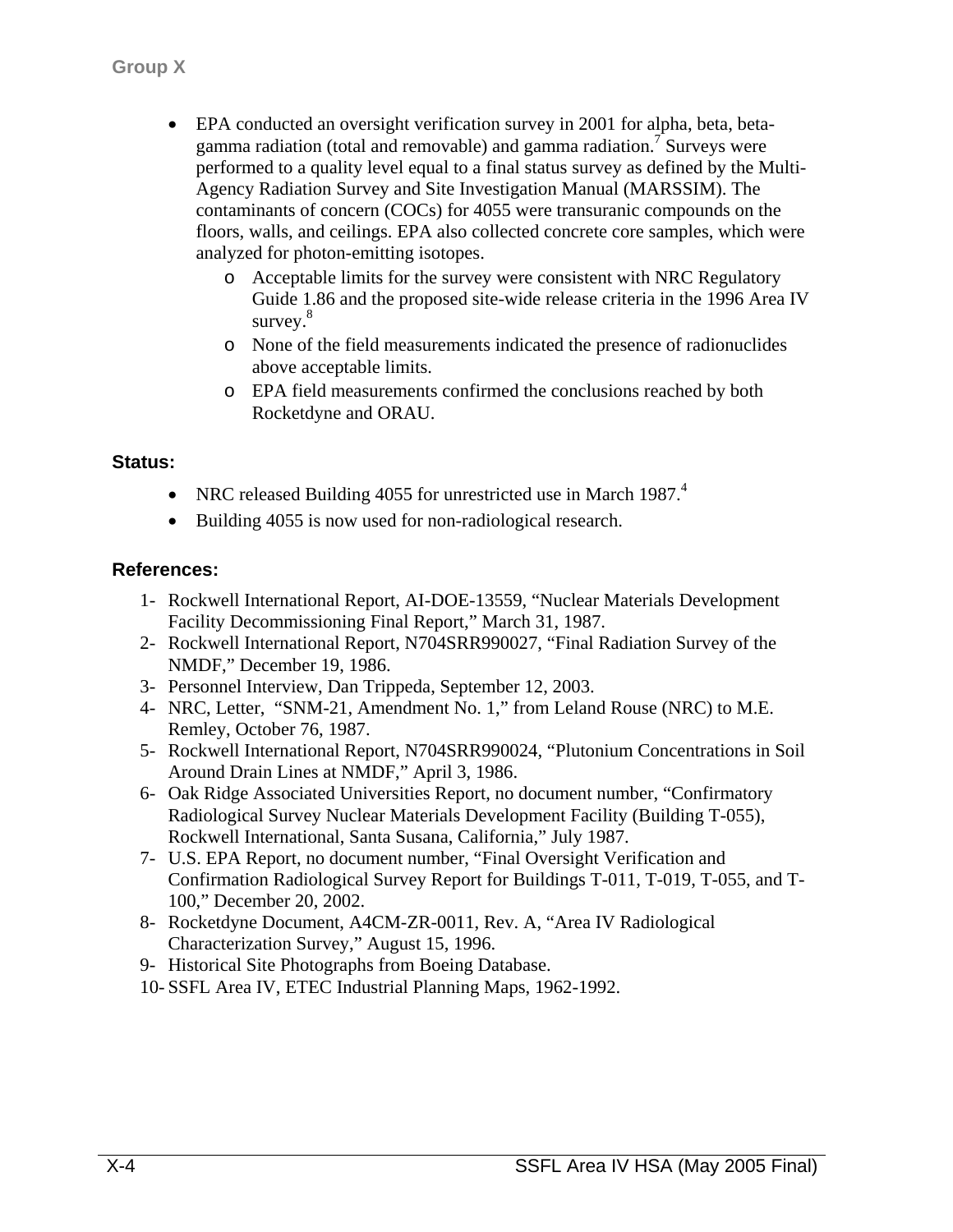